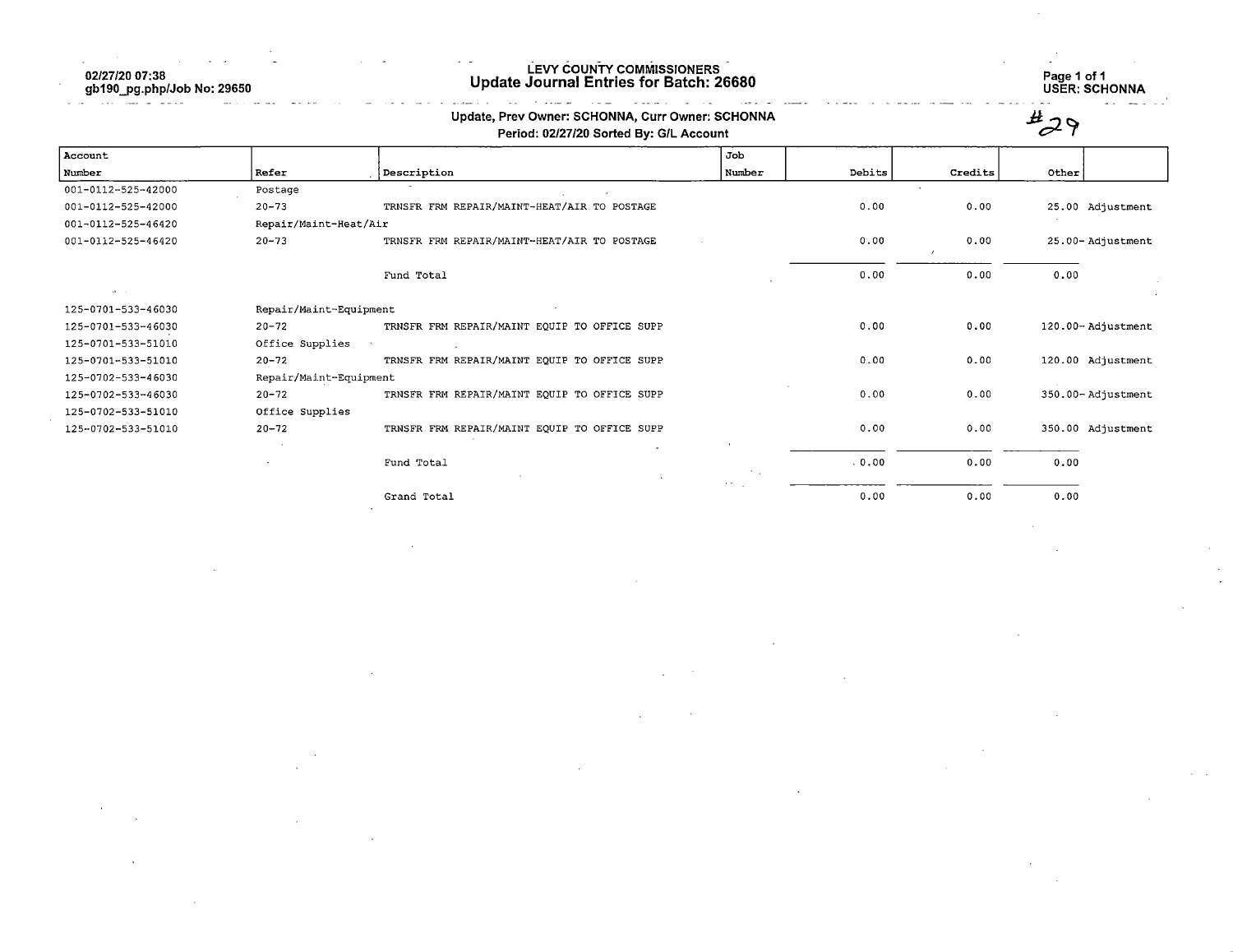## LEVY BOCC BUDGET AMENDMENT FORM Email to: LEVYFINANCE@LEVYCLERK.COM

|                                                                  | every control to the experience of the surge                               | One-Time or Recurring?                    |
|------------------------------------------------------------------|----------------------------------------------------------------------------|-------------------------------------------|
| Requesting<br>Department / Office:                               | 0122 MAINTENANCE<br>MATERIAL ANGGUNIST                                     | <b>Cone-time</b>                          |
|                                                                  |                                                                            |                                           |
| Explanation /<br>Description:                                    | TRANSFERRING WITH CATEGORIES<br>- 2012년 2012년 2012년 10월 1일 (1월 1일)         | <u> PARTI PARTI PARTI PARTI PARTI PRO</u> |
|                                                                  |                                                                            | Grant Match?                              |
| <b>SOURCE of Funds</b><br>and Required<br><b>APPROVAL</b> level: | Reducing Expenses (Same Dept & Category) - Dept Head<br>Approval           |                                           |
|                                                                  | NOTE ALL COMMITMENTS RECURRING MULTIPLE FISCAL YEARS REQUIRE BOCC APPROVAL | NO                                        |
| <b>BOCC Meeting Date</b><br>(if Necessary)                       | ana ya Mashi ya Mashi ya Mashi ya Mashi                                    | Approved?<br>NO.                          |
|                                                                  | BUDGET AMENDMENT DETAIL                                                    |                                           |
| Account Number                                                   | Description                                                                | Increase (Decrease)                       |
| 125-0701-533-46030.                                              | REPAIR/MAINT EQUIP                                                         | S.<br>(120)                               |
| 125-0701-533-51010                                               | <b>OFFICE SUPPLIES</b>                                                     | S.<br>120                                 |
| 125-0702-533-46030                                               | REPAIR/MAINT EOUIP                                                         | Ś<br>(350)                                |

125-0702-533-51010

**OFFICE SUPPLIES** 

Net Increase (Decrease) in USES: \$

 $\tilde{\mathcal{S}}$ 

350.

|                                           | ADDITIONAL REVENUES/SOURCES ONLY IN THIS SECTION: |                               |
|-------------------------------------------|---------------------------------------------------|-------------------------------|
| Account Number                            | Description                                       | Increase (Decrease)           |
|                                           |                                                   | ۰Ŝ                            |
|                                           |                                                   | a Pinano ay diadaman'ilay ara |
|                                           | Net Increase (Decrease) in SOURCES: \$            |                               |
|                                           | DOES BUDGET AMENDMENT BALANCE?                    | <b>YES</b>                    |
| DEPARTMENT<br>HEAD:                       |                                                   |                               |
| <b>COUNTY</b><br>COORDINATOR:             |                                                   |                               |
| <b>CLERK OR FINANCE</b><br><b>OFFICER</b> |                                                   |                               |

27